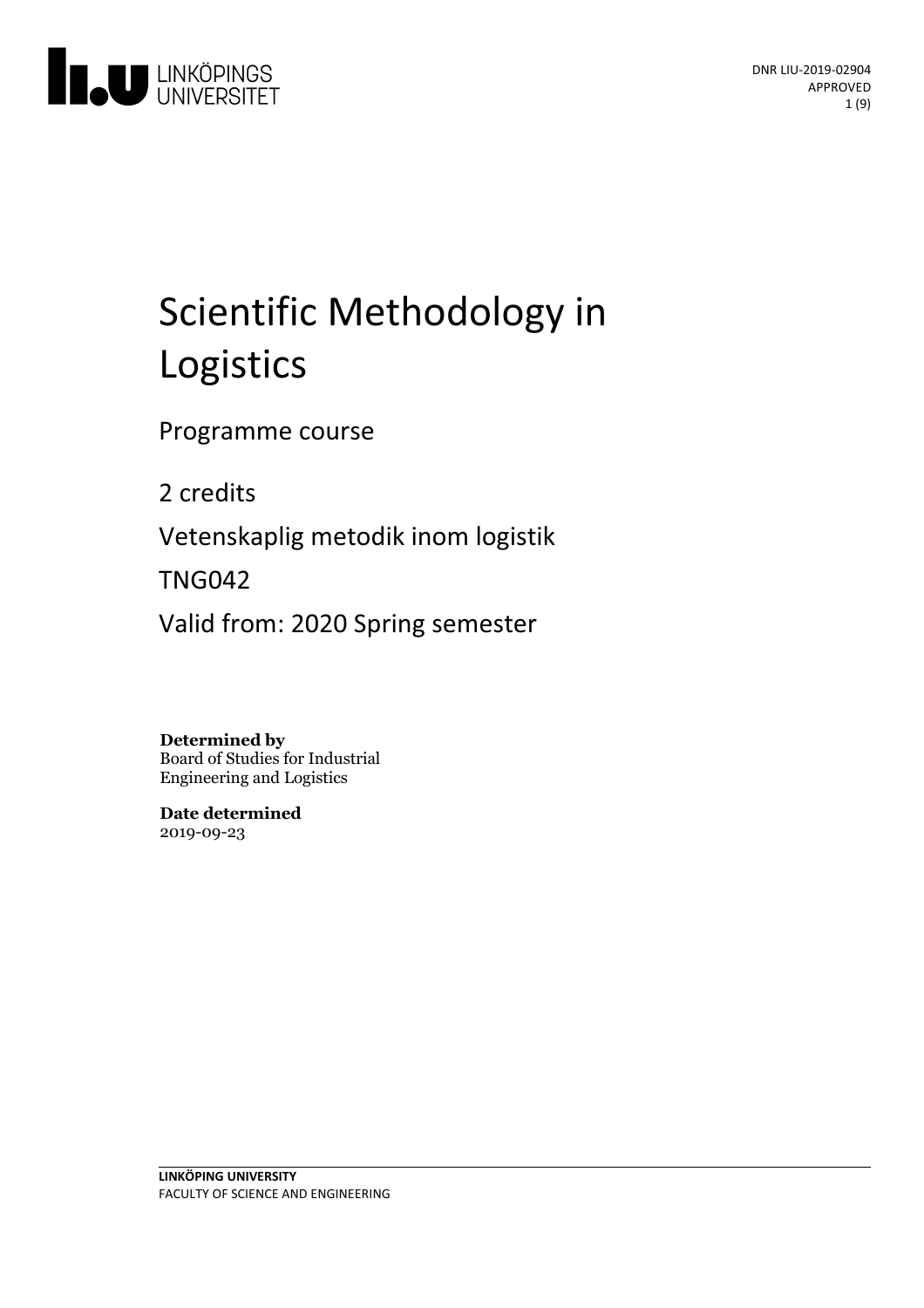## Main field of study

Logistics

Course level

First cycle

## Advancement level

 $G<sub>2</sub>X$ 

## Course offered for

- Air Transportation and Logistics, Bachelor's Programme
- Civic Logistics, Bachelor's Programme

### Entry requirements

Note: Admission requirements for non-programme students usually also include admission requirements for the programme and threshold requirements for progression within the programme, or corresponding.

## Intended learning outcomes

After the course should the student be able to:

- describe and understand main concepts and methods for scientific work
- understand qualitative and quantitative methods and when they are suitable
- to critize scientific work
- to find and critically evaluate different information sources

## Course content

The lectures will among other things cover:

- Scientific approach, source criticism, reporting structure.
- Literature studies and frame of reference
- Case study methods
- Simulation methods
- Optimization methods

## Teaching and working methods

The course will be through lectures. The course should be taken in conjunction with the bachelor thesis - preferably as an introduction to the project. The examination assignment should preferably cover the methodology chapter of the bachelor thesis and thus the bachelor thesis should be identified as early as possible into the course.

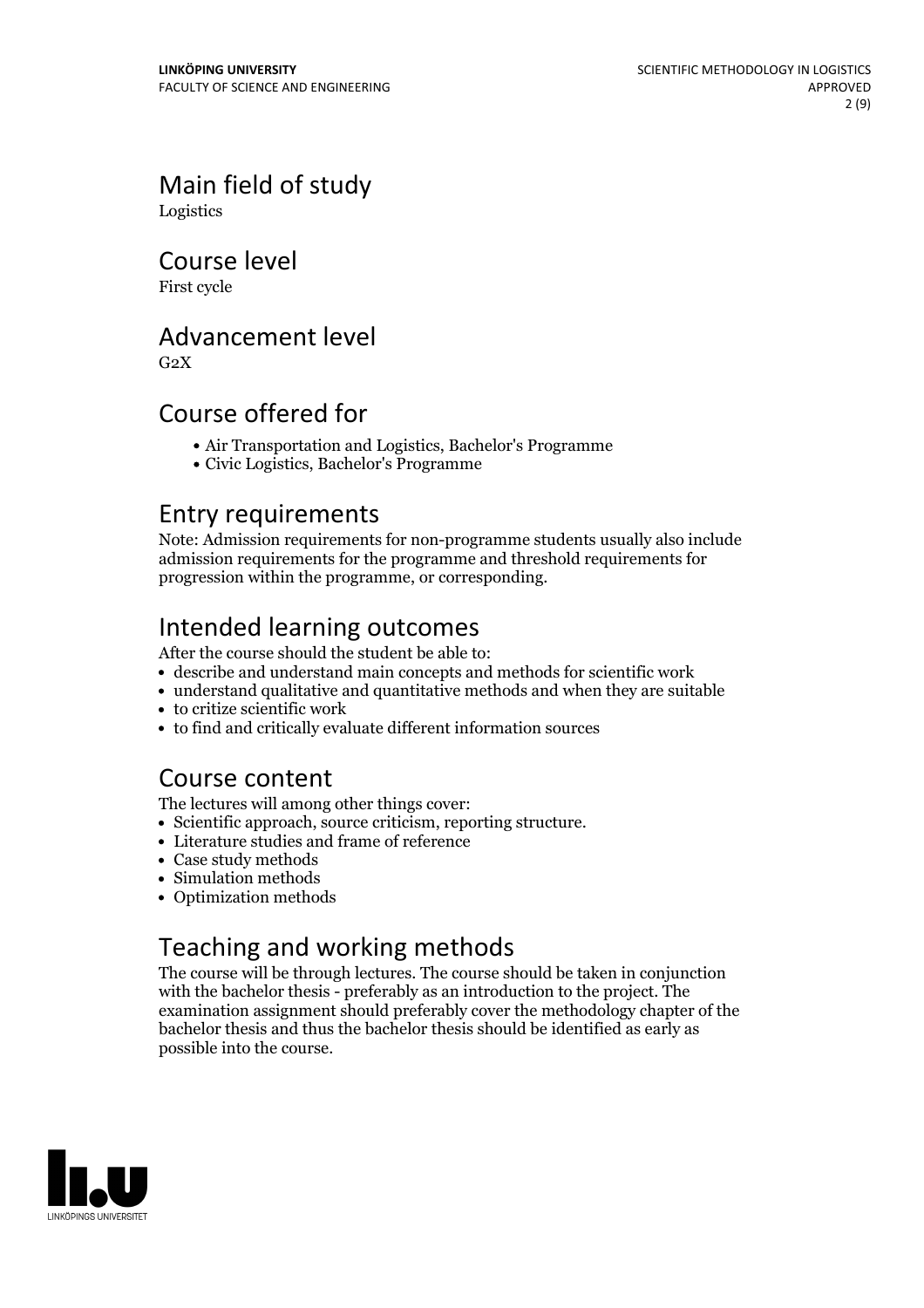## Examination

UPG1 Assignments 2 credits U, G Grades are given as'Fail' or 'Pass'.

## Grades

Two grade scale, older version, U, G

## Other information

#### **About teaching and examination language**

The teaching language is presented in the Overview tab for each course. The examination language relates to the teaching language as follows:

- If teaching language is Swedish, the course as a whole or in large parts, is taught in Swedish. Please note that although teaching language is Swedish, parts of the course could be given in English. Examination language is
- Swedish.<br>• If teaching language is Swedish/English, the course as a whole will be taught in English if students without prior knowledge of the Swedish language participate. Examination language is Swedish or English
- $\bullet$  If teaching language is English, the course as a whole is taught in English. Examination language is English.

#### **Other**

The course is conducted in a manner where both men's and women's

The planning and implementation of a course should correspond to the course syllabus. The course evaluation should therefore be conducted with the course syllabus as a starting point.

## Department

Institutionen för teknik och naturvetenskap

#### Director of Studies or equivalent Erik Bergfeldt

Examiner Anna Fredriksson

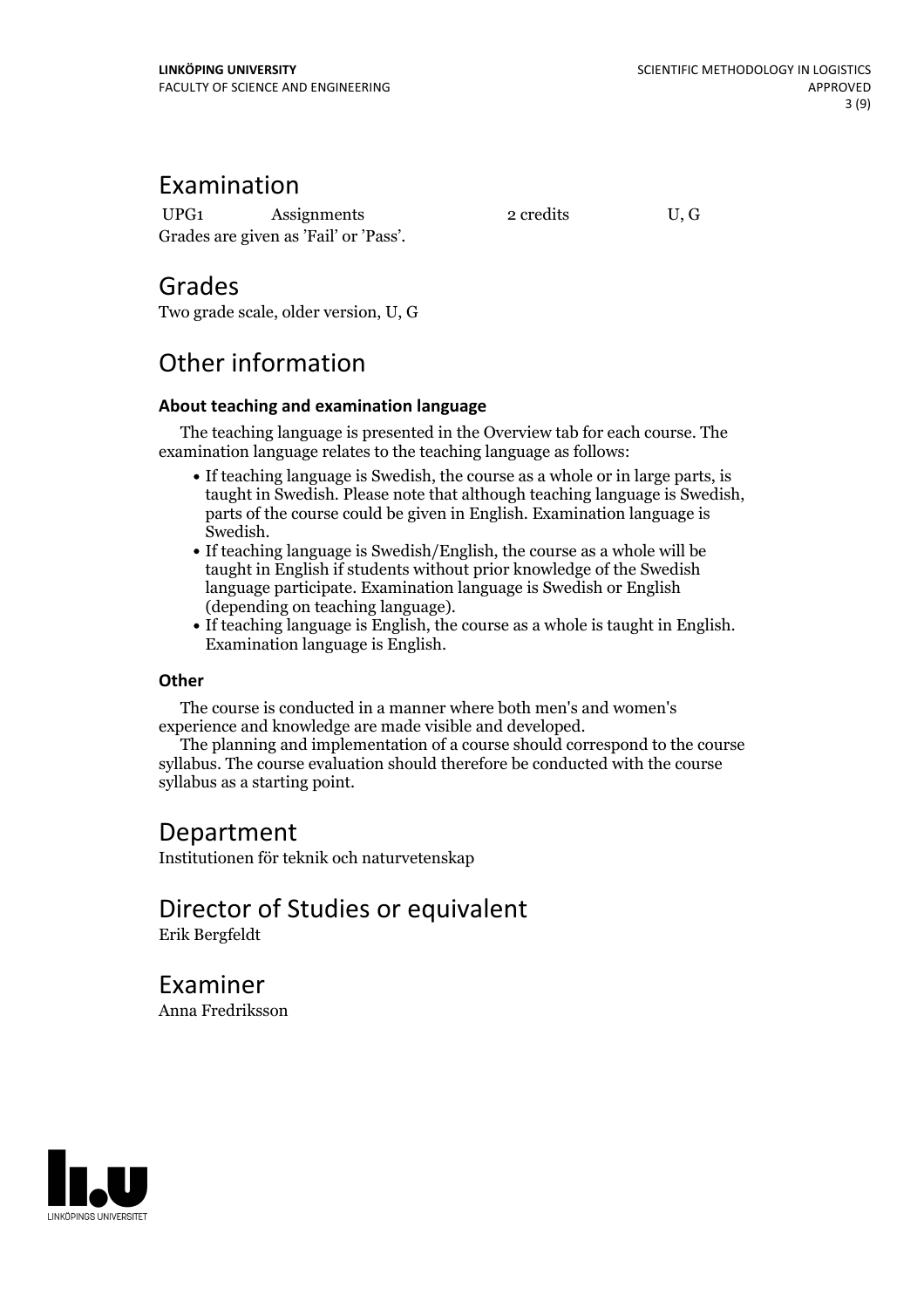## Education components

Preliminary scheduled hours: 16 h Recommended self-study hours: 37 h

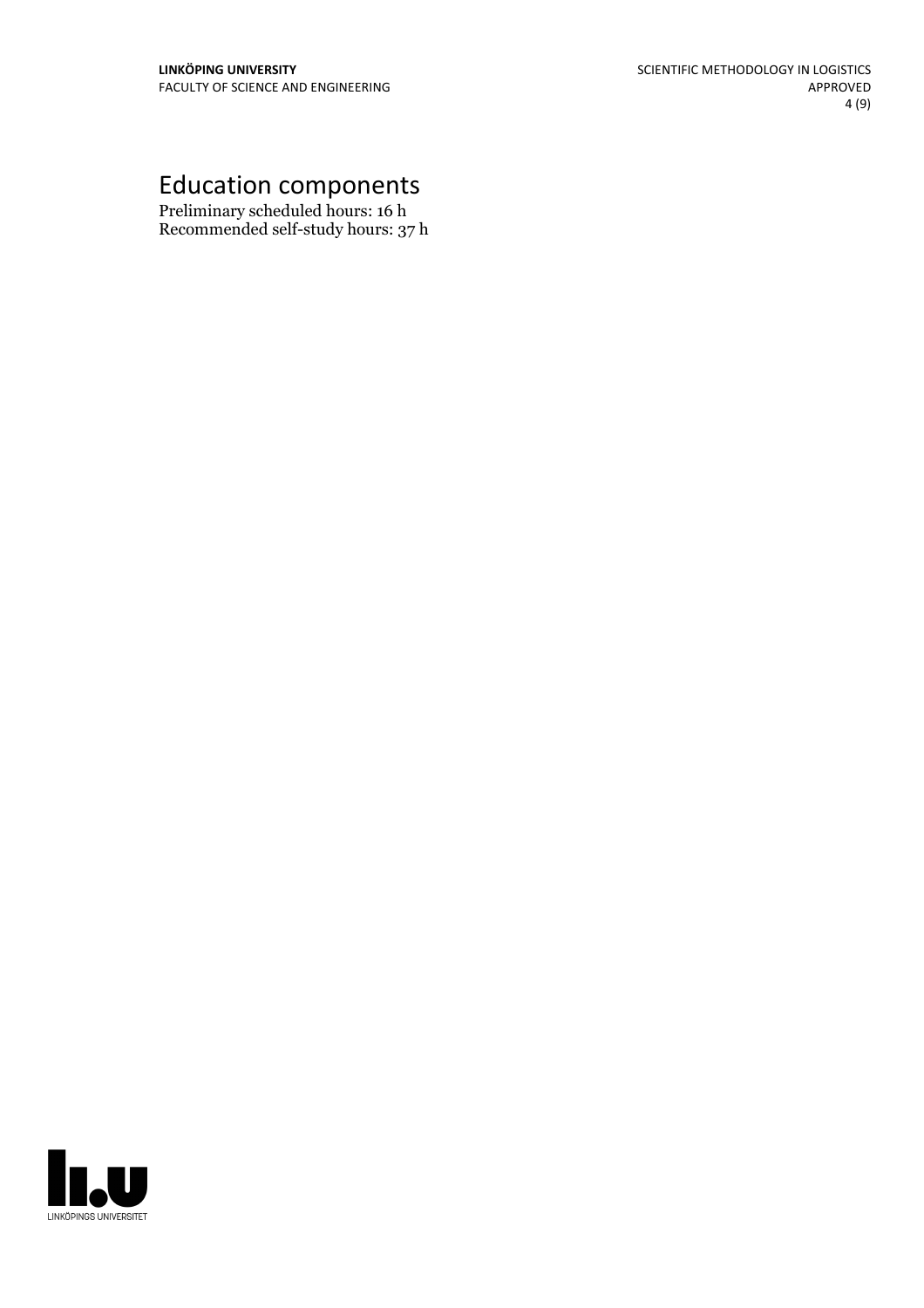## **Common rules**

#### **Course syllabus**

A syllabus must be established for each course. The syllabus specifies the aim and contents of the course, and the prior knowledge that a student must have in order to be able to benefit from the course.

#### **Timetabling**

Courses are timetabled after a decision has been made for this course concerning its assignment to a timetable module.

#### **Interrupting a course**

The vice-chancellor's decision concerning regulations for registration, deregistration and reporting results (Dnr LiU-2015-01241) states that interruptions in study are to be recorded in Ladok. Thus, all students who do not participate in a course for which they have registered must record the interruption, such that the registration on the course can be removed. Deregistration from <sup>a</sup> course is carried outusing <sup>a</sup> web-based form: https://www.lith.liu.se/for-studenter/kurskomplettering?l=en.

#### **Cancelled courses**

Courses with few participants (fewer than 10) may be cancelled or organised in a manner that differs from that stated in the course syllabus. The Dean is to deliberate and decide whether a course is to be cancelled or changed from the course syllabus.

#### **Guidelines relatingto examinations and examiners**

For details, see Guidelines for education and examination for first-cycle and second-cycle education at Linköping University, http://styrdokument.liu.se/Regelsamling/VisaBeslut/917592.

An examiner must be employed as a teacher at LiU according to the LiU Regulations for Appointments

(https://styrdokument.liu.se/Regelsamling/VisaBeslut/622784). For courses in second-cycle, the following teachers can be appointed as examiner: Professor (including Adjunct and Visiting Professor), Associate Professor (including Adjunct), Senior Lecturer (including Adjunct and Visiting Senior Lecturer), Research Fellow, or Postdoc. For courses in first-cycle, Assistant Lecturer (including Adjunct and Visiting Assistant Lecturer) can also be appointed as examiner in addition to those listed for second-cycle courses. In exceptional cases, a Part-time Lecturer can also be appointed as an examiner at both first- and second cycle, see Delegation of authority for the Board of Faculty of Science and Engineering.

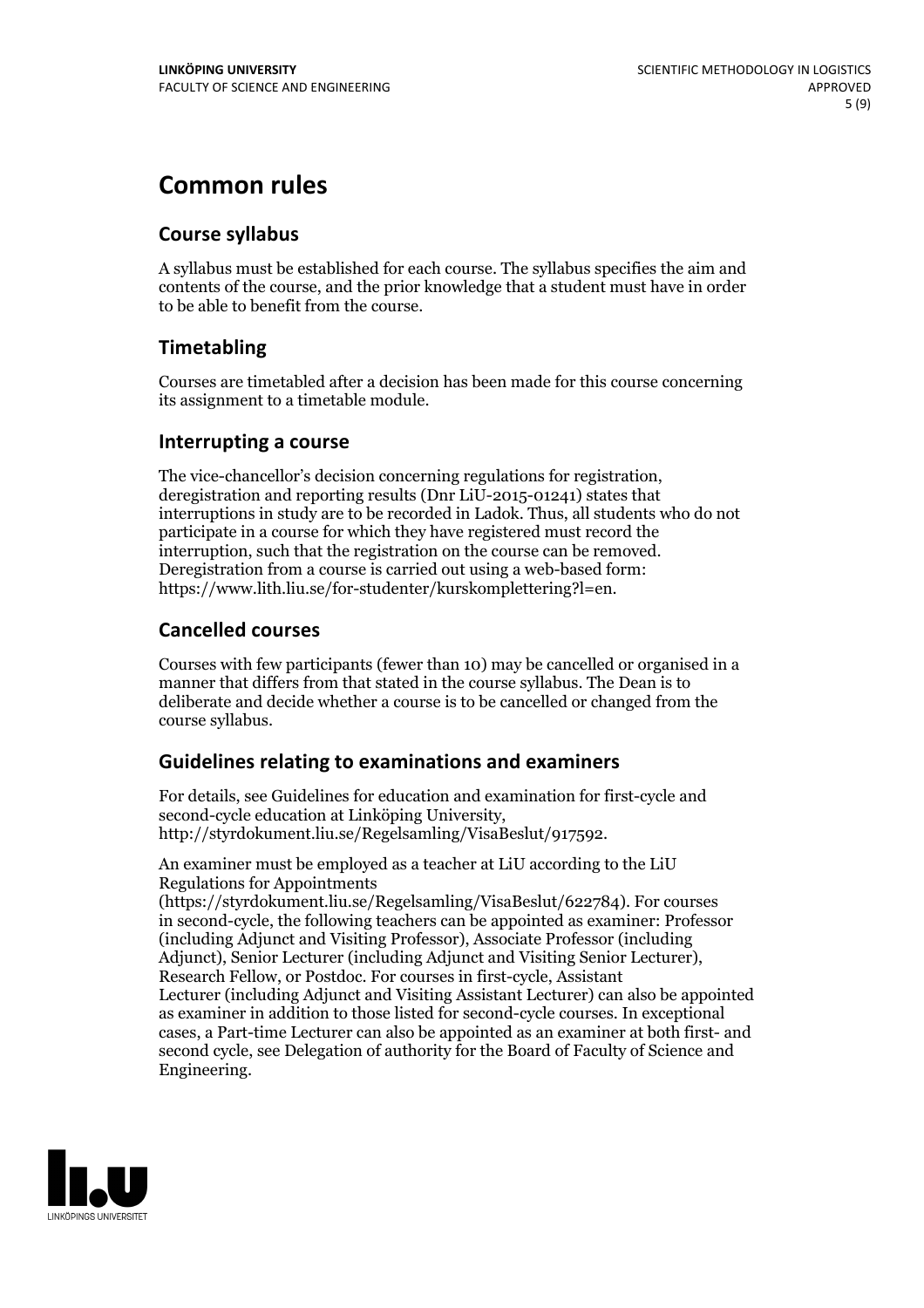#### **Forms of examination**

#### **Examination**

Written and oral examinations are held at least three times a year: once immediately after the end of the course, once in August, and once (usually) in one of the re-examination periods. Examinations held at other times are to follow a decision of the board of studies.

Principles for examination scheduling for courses that follow the study periods:

- courses given in VT1 are examined for the first time in March, with re-examination in June and August
- courses given in VT2 are examined for the first time in May, with re-examination in August and October
- courses given in HT1 are examined for the first time in October, with re-examination in January and August
- courses given in HT2 are examined for the first time in January, with re-examination in March and in August.

The examination schedule is based on the structure of timetable modules, but there may be deviations from this, mainly in the case of courses that are studied and examined for several programmes and in lower grades (i.e. 1 and 2).

Examinations for courses that the board of studies has decided are to be held in alternate years are held three times during the school year in which the course is given according to the principles stated above.

Examinations for courses that are cancelled orrescheduled such that they are not given in one or several years are held three times during the year that immediately follows the course, with examination scheduling that corresponds to the scheduling that was in force before the course was cancelled or rescheduled.

When a course is given for the last time, the regular examination and two re-<br>examinations will be offered. Thereafter, examinations are phased out by offering three examinations during the following academic year at the same times as the examinations in any substitute course. If there is no substitute course, three examinations will be offered during re-examination periods during the following academic year. Other examination times are decided by the board of studies. In all cases above, the examination is also offered one more time during the academic year after the following, unless the board of studies decides otherwise.

If a course is given during several periods of the year (for programmes, or on different occasions for different programmes) the board or boards of studies determine together the scheduling and frequency of re-examination occasions.

#### **Registration for examination**

In order to take an examination, a student must register in advance at the Student Portal during the registration period, which opens 30 days before the date of the examination and closes 10 days before it. Candidates are informed of the location of the examination by email, four days in advance. Students who have not

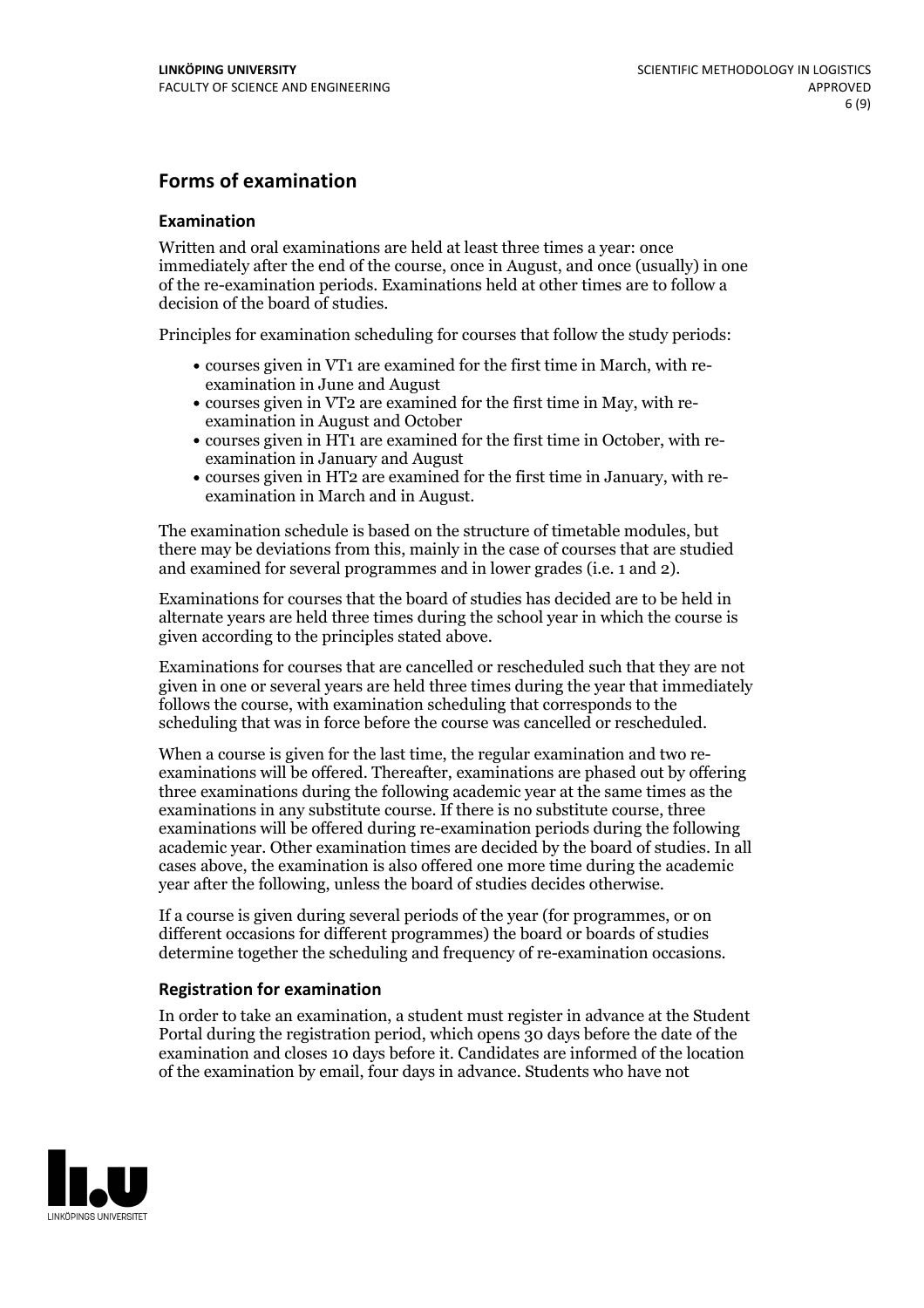registered for an examination run the risk of being refused admittance to the examination, if space is not available.

Symbols used in the examination registration system:

\*\* denotes that the examination is being given for the penultimate time.

\* denotes that the examination is being given for the last time.

#### **Code of conduct for students during examinations**

Details are given in a decision in the university's rule book: http://styrdokument.liu.se/Regelsamling/VisaBeslut/622682.

#### **Retakes for higher grade**

Students at the Institute of Technology at LiU have the right to retake written examinations and computer-based examinations in an attempt to achieve a higher grade. This is valid for all examination components with code "TEN" and "DAT". The same right may not be exercised for other examination components, unless otherwise specified in the course syllabus.

A retake is not possible on courses that are included in an issued degree diploma.

#### **Retakes of other forms of examination**

Regulations concerning retakes of other forms of examination than written examinations and computer-based examinations are given in the LiU guidelines

http://styrdokument.liu.se/Regelsamling/VisaBeslut/917592.

#### **Plagiarism**

For examinations that involve the writing of reports, in cases in which it can be assumed that the student has had access to other sources (such as during project work, writing essays, etc.), the material submitted must be prepared in accordance with principles for acceptable practice when referring to sources (references or quotations for which the source is specified) when the text, images, ideas, data,  $\vec{e}$  etc. of other people are used. It is also to be made clear whether the author has reused his or her own text, images, ideas, data, etc. from previous examinations, such as degree projects, project reports, etc. (this is sometimes known as "self- plagiarism").

A failure to specify such sources may be regarded as attempted deception during examination.

#### **Attempts to cheat**

In the event of <sup>a</sup> suspected attempt by <sup>a</sup> student to cheat during an examination, or when study performance is to be assessed as specified in Chapter <sup>10</sup> of the Higher Education Ordinance, the examiner is to report this to the disciplinary board of the university. Possible consequences for the student are suspension from study and a formal warning. More information is available at https://www.student.liu.se/studenttjanster/lagar-regler-rattigheter?l=en.

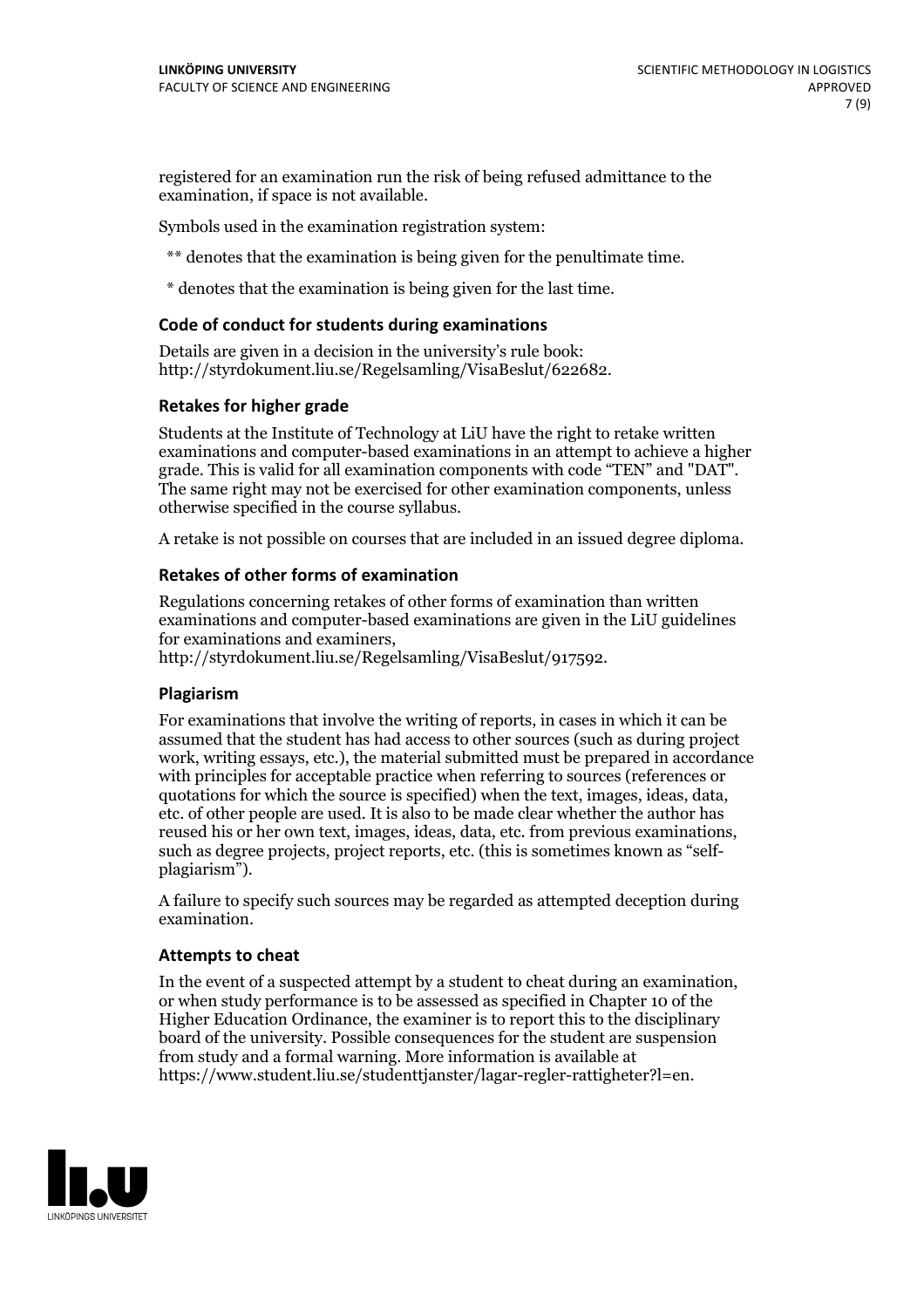#### **Grades**

The grades that are preferably to be used are Fail (U), Pass (3), Pass not without distinction  $(4)$  and Pass with distinction  $(5)$ .

- 1. Grades U, 3, 4, 5 are to be awarded for courses that have written
- examinations. 2. Grades Fail (U) and Pass (G) may be awarded for courses with <sup>a</sup> large degree of practical components such as laboratory work, project work and group work. 3. Grades Fail (U) and Pass (G) are to be used for degree projects and other
- independent work.

#### **Examination components**

- 
- 1. Grades U, 3, 4, <sup>5</sup> are to be awarded for written examinations (TEN). 2. Examination components for which the grades Fail (U) and Pass (G) may be awarded are laboratory work (LAB), project work (PRA), preparatory written examination (KTR), oral examination (MUN), computer-based
- examination (DAT), home assignment (HEM), and assignment (UPG). 3. Students receive grades either Fail (U) or Pass (G) for other examination components in which the examination criteria are satisfied principally through active attendance such as other examination (ANN), tutorial group
- (BAS) or examination item (MOM). 4. Grades Fail (U) and Pass (G) are to be used for the examination components Opposition (OPPO) and Attendance at thesis presentation (AUSK) (i.e. part of the degree project).

For mandatory components, the following applies: If special circumstances prevail, and if it is possible with consideration of the nature of the compulsory component, the examiner may decide to replace the compulsory component with another equivalent component. (In accordance with the LiU Guidelines for education and examination for first-cycle and second-cycle education at Linköping University, http://styrdokument.liu.se/Regelsamling/VisaBeslut/917592).

For written examinations, the following applies: If the LiU coordinator for students with disabilities has granted a student the right to an adapted examination for a written examination in an examination hall, the student has the right to it. If the coordinator has instead recommended for the student an adapted examination or alternative form of examination, the examiner may grant this if the examiner assesses that it is possible, based on consideration of the course objectives. (In accordance with the LiU Guidelines for education and examination for first-cycle and second-cycle education at Linköping University, http://styrdokument.liu.se/Regelsamling/VisaBeslut/917592).

The examination results for a student are reported at the relevant department.

#### **Regulations (applyto LiU in its entirety)**

The university is a government agency whose operations are regulated by